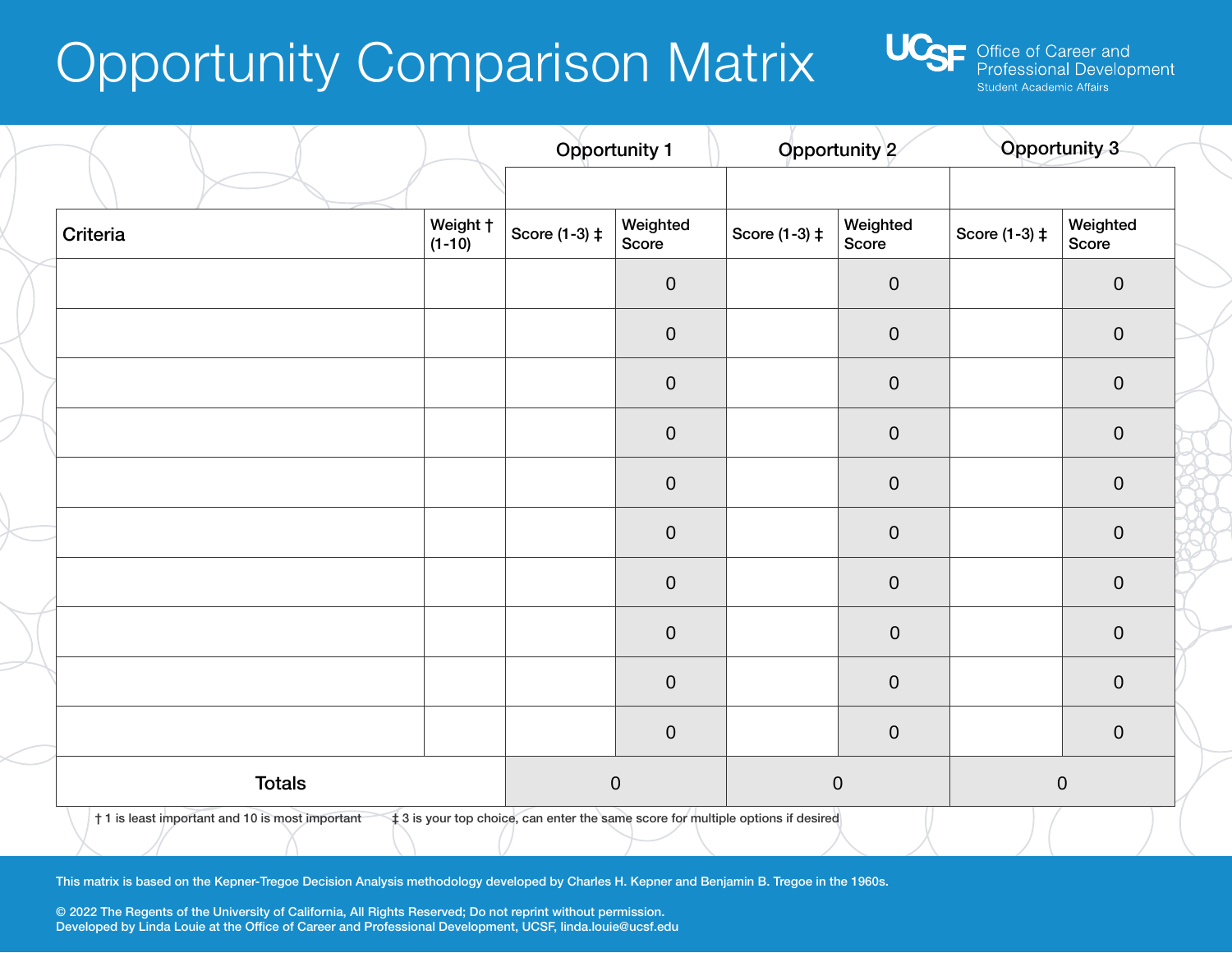# Opportunity Comparison Matrix



### How to use this tool

This tool is designed to help students and postdocs compare different opportunities (such as job offers or internship possibilities). To use the Matrix:

- 1. Choose several criteria that are important to you in your decision.
- 2. Give each criterion a weight that describes how important it is to you  $(1 =$  unimportant;  $10 =$  extremely important).
- 3. Score each opportunity on each of your criteria (1 = this opportunity does not meet this criterion;  $3 =$  this opportunity completely meets this criterion).
- 4. The Matrix will give each opportunity a total score based on the information you provided (Adobe Acrobat required for fill-in and automatic calculations).

The final score is not meant to definitively indicate the choice you should make. Rather, you can use it as a "gut check" to help you build confidence in your decision, shape discussions with mentors or loved ones, or identify places where you need to do further research on some aspect of an opportunity.

#### Good luck!

### Suggested activities and reflection questions

a. Was it difficult to identify criteria that are important to you in making this decision? If so, consider taking a values assessment. What would have to be true about an opportunity, to make it a great fit for you? What lessobvious, but still-relevant criteria might you have forgotten to include? Brainstorm three additional criteria and assign each of them a weight.

b. Did you feel you had enough information to score each opportunity on each of your criteria? If not, you may find it helpful to do more research, for example by conducting informational interviews. Who might be able to provide you with more information? Brainstorm three questions you still have about your opportunities, and consider who might be able to answer those questions.

c. What was your emotional reaction when you saw the final score for each opportunity? Did the scores confirm or challenge your instincts about which opportunity is best? If you still feel uncertain about your decision, consider making an appointment with a career counselor. Brainstorm three trusted people with whom you could discuss your results.

This matrix is based on the Kepner-Tregoe Decision Analysis methodology developed by Charles H. Kepner and Benjamin B. Tregoe in the 1960s.

© 2022 The Regents of the University of California, All Rights Reserved; Do not reprint without permission. Developed by Linda Louie at the Office of Career and Professional Development, UCSF, linda.louie@ucsf.edu